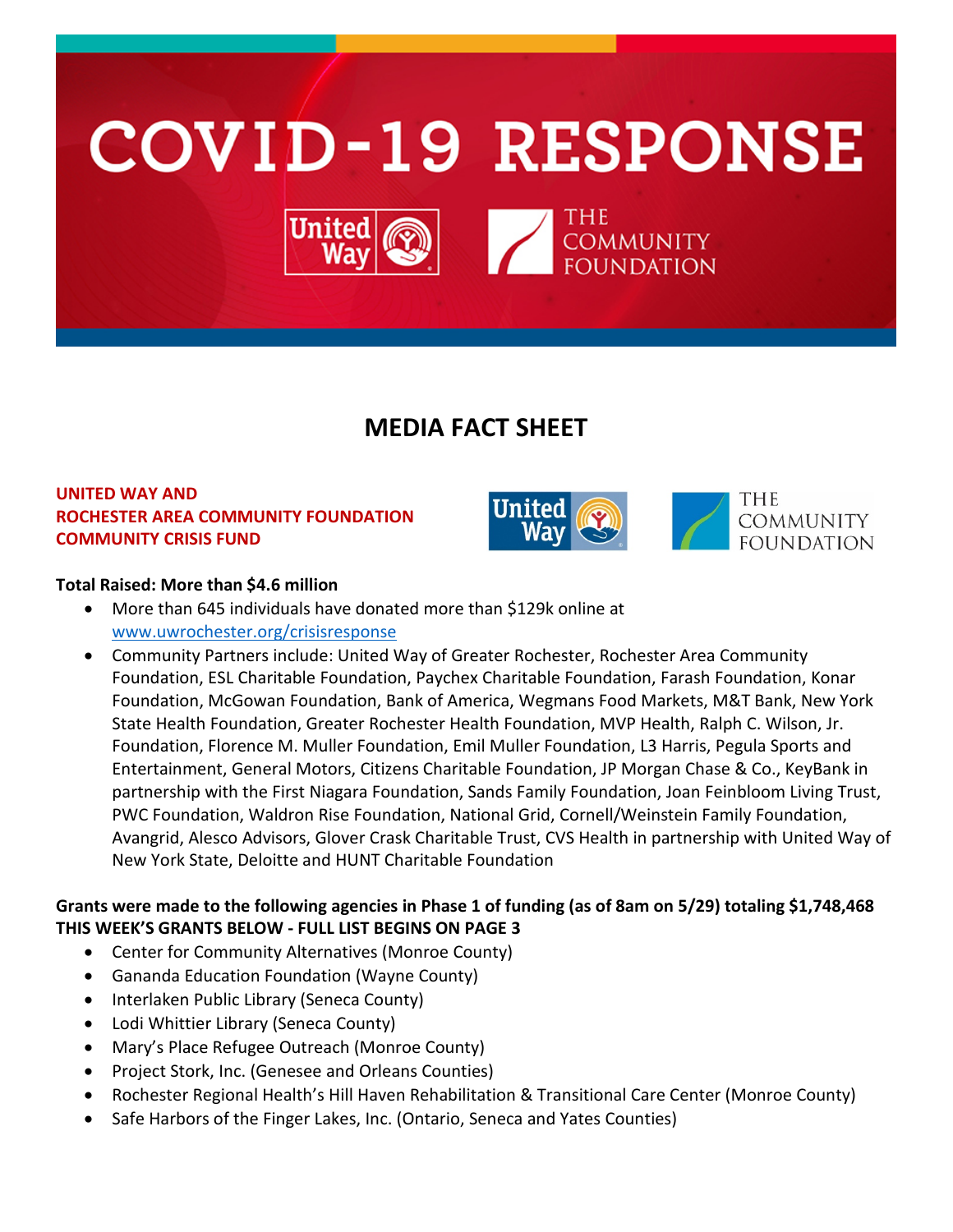

### **MASKMAKERS**

**We anticipate that more than 50,000 homemade masks are needed for nonprofit staff and clients**—and we need the community's help to keep their staff and clients safe and healthy during the COVID-19 pandemic. **We have received 13,325 homemade masks to provide to local nonprofits. 34,700 homemade masks have been requested by nonprofits – we still need your help!** Community members can visit www.uwrochester.org/covidmasks to learn how they can donate homemade masks to be a United Way #MaskMaker.

## **VOLUNTEER UNITED**

- Number of volunteers: **3,600 volunteer slots filled**
- Agency spotlight:
	- o **Hope Initiatives CDC, Inc.** is seeking volunteers with basic carpentry, woodworking, or metalworking skills to assist with building furniture for those in need within our community. The organization is also occasionally in need assistance with moving and deliveries. [https://uwrochester.galaxydigital.com/need/detail/?need\\_id=515804](https://uwrochester.galaxydigital.com/need/detail/?need_id=515804)
	- o The **YWCA of Rochester and Monroe County** is looking for volunteers and donors to put together craft kits by gathering materials and simple, straightforward instructions. Ideas include:
		- A make your own picture frame, which could include the unfinished frame, wood, glue, paint and shellac
		- Make your own jewelry kits including beads, buttons, thread, etc.
		- Decorate your own planters including planter, paint and shellac
		- Make your own puzzle
		- Make your own stationary
		- Decorate your own pillowcase kit could include pillowcase and fabric markers
		- Make your own mask
		- These are just some ideas, the YWCA welcomes YOUR creativity as well!

[https://uwrochester.galaxydigital.com/need/detail/?need\\_id=520846](https://uwrochester.galaxydigital.com/need/detail/?need_id=520846)

See all volunteer opportunities at [www.uwrochester.org/covidvolunteer.](http://www.uwrochester.org/covidvolunteer)

#### **COMPLETE LIST OF COMMUNITY CRISIS FUND GRANTS**

#### THIS WEEK'S GRANTS HIGHLIGHTED

- Center for Community Alternatives (Monroe County)
- Gananda Education Foundation (Wayne County)
- Interlaken Public Library (Seneca County)
- Lodi Whittier Library (Seneca County)
- Mary's Place Refugee Outreach (Monroe County)
- Project Stork, Inc. (Genesee and Orleans Counties)
- Rochester Regional Health's Hill Haven Rehabilitation & Transitional Care Center (Monroe County)
- Safe Harbors of the Finger Lakes, Inc. (Ontario, Seneca and Yates Counties)
- Action for a Better Community (Monroe County)
- Alzheimer's Association, Rochester & Finger Lakes Region Chapter (Monroe, Genesee, Livingston, Ontario, Orleans, Seneca, Wayne and Yates Counties)
- ARC of Livingston-Wyoming (Livingston County)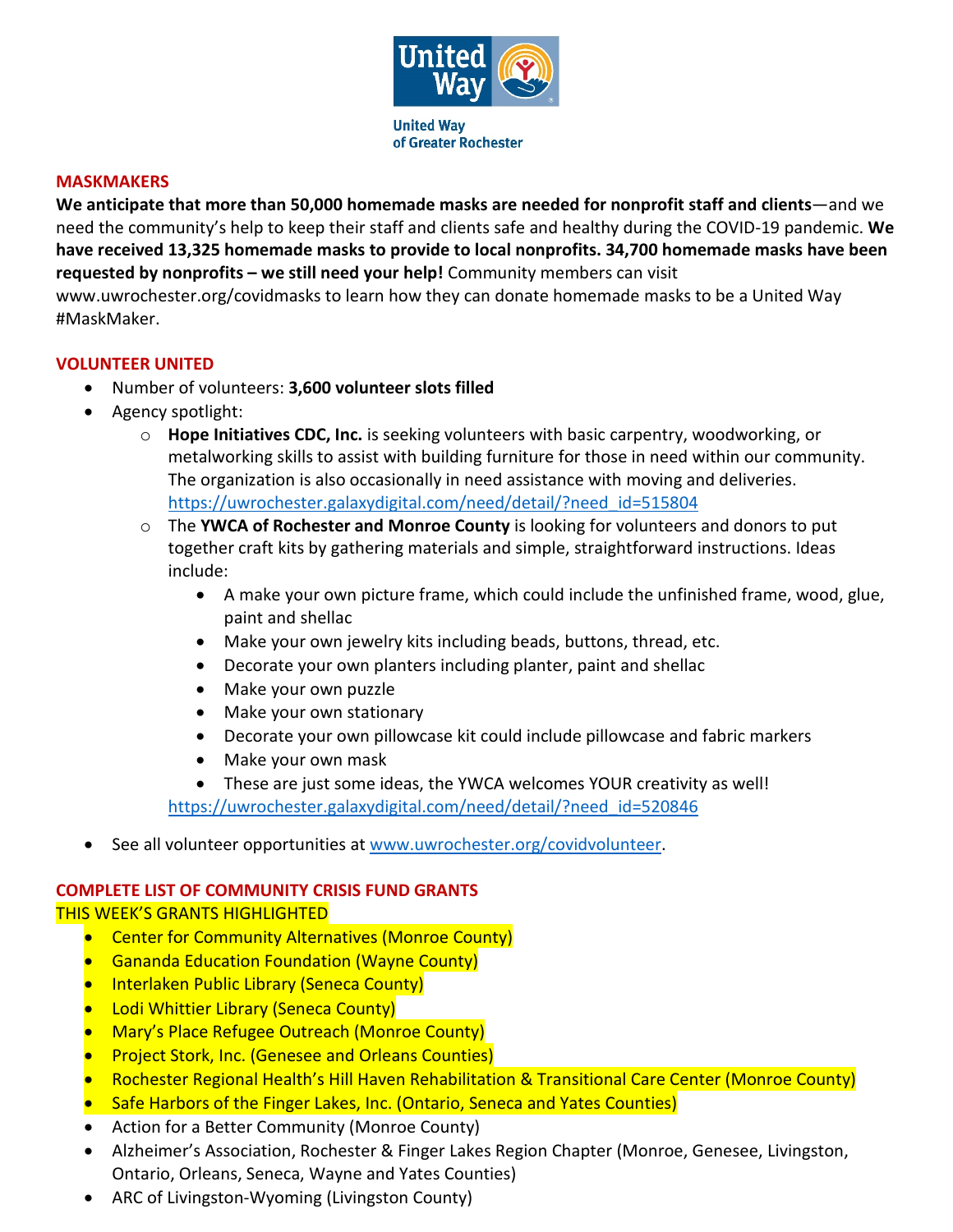- ARC of Wayne (Wayne County)
- Asbury First United Methodist Church (Monroe County)
- AutismUp (Monroe County)
- Baden Street Settlement (Monroe County)
- Beyond the Sanctuary (Monroe County)
- BluePrint Geneva, Inc. (Ontario County)
- Boys and Girls Club of Geneva (Ontario County)
- Boys & Girls Clubs of Rochester (Monroe County)
- Bridges for Brain Injury (Ontario County)
- Care Net Pregnancy Center (Ontario County)
- Catholic Charities Community Services (Livingston, Monroe, Ontario, Seneca, Wayne and Yates Counties)
- Catholic Charities of Buffalo (Orleans and Genesee Counties)
- Catholic Charities of Livingston County (Livingston County)
- Catholic Family Center (Monroe County)
- Celebrate! Family Church (Livingston County)
- Center for Employment Opportunities (CEO) (Monroe County)
- Center for Youth Services (Monroe County)
- Charles Settlement House (Monroe County)
- Charlotte House, Inc. (Genesee, Livingston and Orleans County)
- Child Advocacy Center of the Finger Lakes (Ontario, Seneca and Yates Counties)
- Community Action for Wyoming County (Wyoming County)
- Community Hygiene Bank of Concordia Lutheran Church (Monroe County)
- Community Place of Greater Rochester (Monroe County)
- DePaul (Genesee, Monroe and Orleans County)
- Edith B. Ford Memorial Library (Seneca County)
- Empire Justice Center (Monroe County)
- Epilepsy-Pralid (Monroe and Ontario Counties)
- Family Counseling Service of the Finger Lakes (Wayne County)
- Finger Lakes Community Schools/Linked to Family Counseling Service of the Finger Lakes (Wayne County)
- Finger Lakes Counseling & Referral Agency (Ontario, Seneca, Wayne and Yates Counties)
- Foodlink (Genesee, Livingston, Monroe, Ontario, Orleans, Seneca, Wayne and Yates Counties)
- GLOW YMCA (Genesee, Livingston, Orleans and Wyoming Counties)
- Golisano Autism Center (Genesee, Livingston, Monroe and Ontario Counties)
- Goodwill of the Finger Lakes (Monroe County)
- Healthy Baby Network (Monroe County)
- Heritage Christian Services (Monroe County)
- House of Mercy (Monroe County)
- Jewish Home of Rochester (Monroe County)
- Jewish Family Services of Rochester (Monroe County)
- Joint Heirs Kingdom Ministries (Monroe, Ontario and Way Counties)
- Judicial Process Commission (Monroe County)
- Keeping our Promise Rochester (Monroe County)
- Ibero-American-Action League (Monroe County)
- Independent Living of the Genesee Region (Genesee and Orleans Counties)
- Lifespan (Monroe County)
- Living Well Mission (Yates County)
- Livingston County (Livingston County)